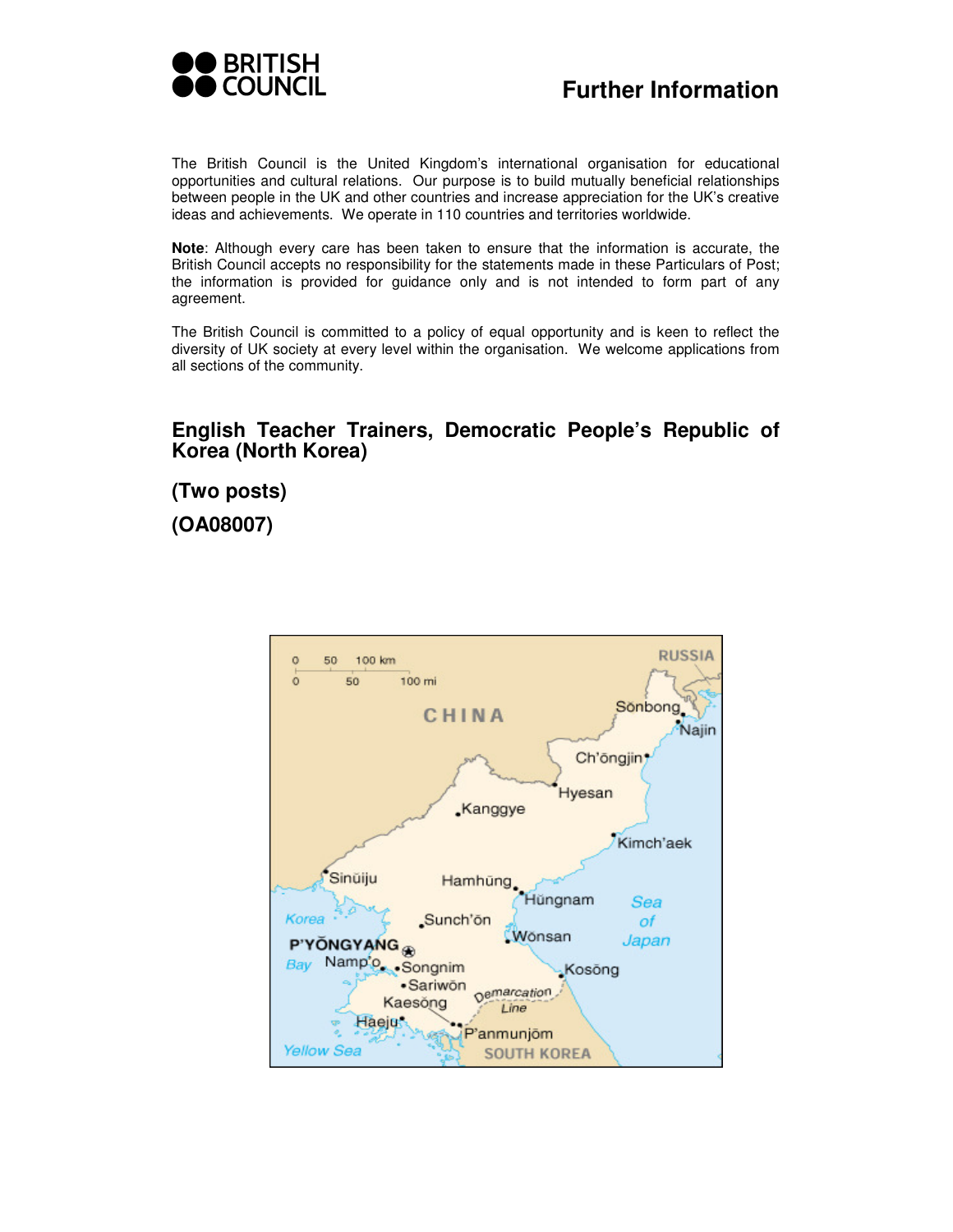

## **1. Background Information**

The first visit to DPRK by the British Foreign and Commonwealth Office (FCO) was made in 1997 and as a result of this visit and subsequent ELT assessment visits it was agreed that 2 British ELT specialists would be sent to North Korea for one academic year. The first two ELT posts in North Korea, funded by the Department for International Development and administered by the British Council, started in September 2000.

After the establishment of diplomatic relations between North Korea and the UK in December 2000, funding from the FCO became available for an extension to the project. Three ELT specialists were employed to work in three universities in the capital city, Pyongyang, starting September 2001. After a successful second year these appointments were extended for a further year. The FCO then decided to fund the project for another two years, provided the situation in North Korea remained stable and satisfactory development was made under the umbrella of the project. Following significant developments over this period, not only in terms of teaching methodology but also in curriculum and textbook development, funding was approved for a further year.

Following the successes of the project over the past seven years, British Council and the FCO will be jointly-funding a new project. This will focus not only on teacher and trainer training, but also on curriculum development and course book compilation, test construction and in one of the institutions, content and language integrated learning (CLIL). The position of Senior English teacher trainer will be instrumental in liaising between the different stakeholders. Project activity will be in given universities in Pyongyang and it is hoped this will extend to schools and perhaps institutions outside the capital.

The English teacher trainers will report to a university Dean and each will have a co-ordinator at their institution to help with all day-to-day matters. The senior English teacher trainer will report to the Project Manager in British Council Beijing, but will have a close working relationship with institutions in-country.

## **2. Person specification and duties of the posts**

Please see the attached Information about the job for the competencies required and duties of the posts.

The postholders will work as part of a team of four, giving support to each other as necessary.

## **3. Support**

Entrance to North Korea is via Beijing and the British Council in Beijing will provide both professional and practical support. This will include the following:

- The Project Manager based in Beijing will visit Pyongyang twice a year
- Postholders will also discuss issues with the Project Manager during procurement visits to Beijing and by e-mail at other times
- Provision of teaching materials
- Procurement of visas
- Purchase of air tickets between Beijing and Pyongyang at start of contract
- Arrangements for transportation of luggage from Beijing to Pyongyang at start and end of appointment
- Transportation arrangement for luggage from Beijing to UK at end of appointment
- Domestic arrangements
- The British Embassy (which opened in Pyongyang in 2001) will provide emergency support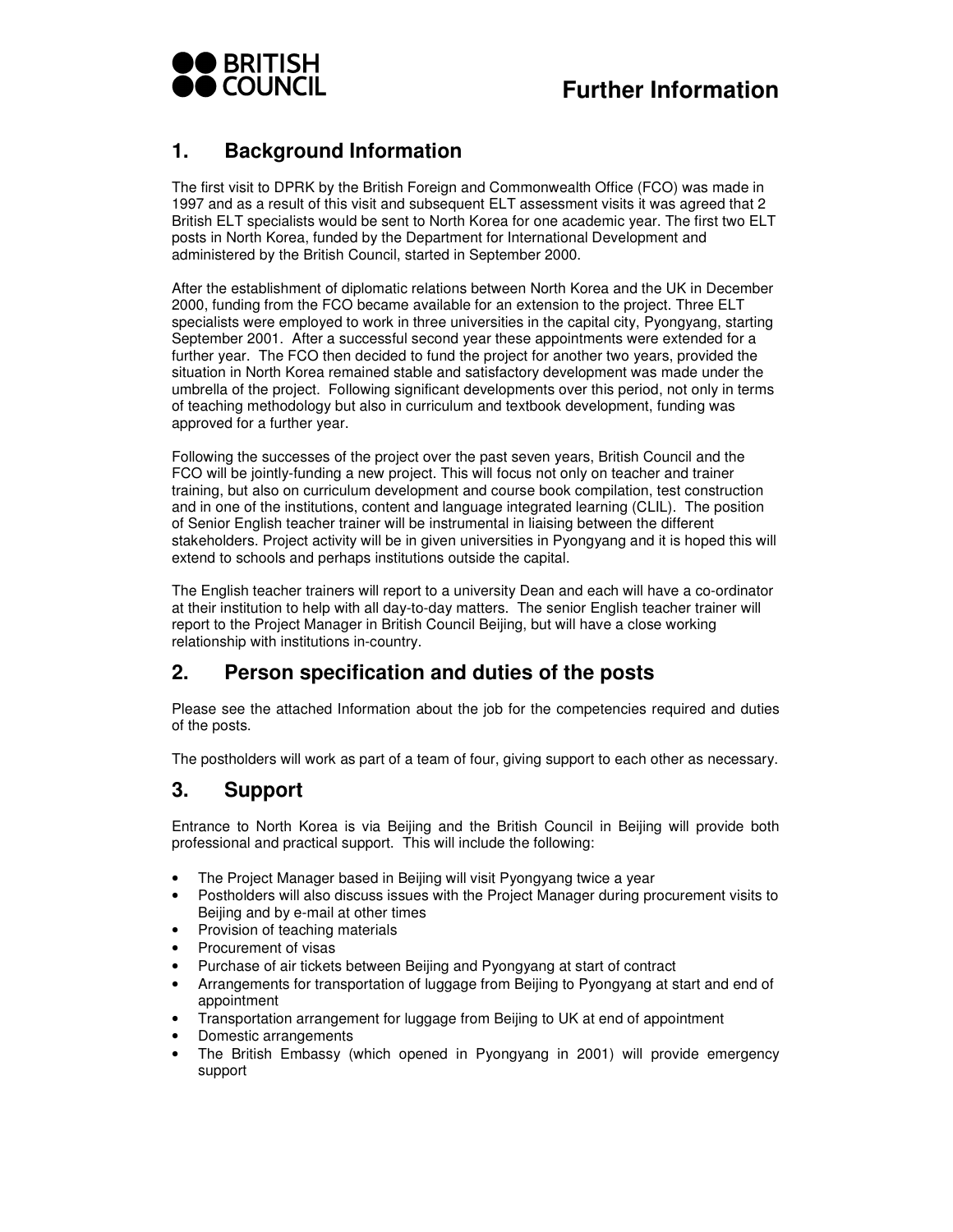

# **Further Information**

The above are in addition to the three teacher trainers being supported in Pyongyang by the senior teacher trainer.

## **4. North Korea in brief**

#### **Location**

Eastern Asia, northern half of the Korean Peninsula bordering the Korea Bay and the Sea of Japan, between China and South Korea

#### **Geography**

North Korea occupies about 55 percent of the total land area of the Korean Peninsula. Approximately 80 percent of the land area is mountain ranges and uplands. All mountains on the peninsula over 2,000 meters high are in North Korea.

#### **Climate**

Long, cold, dry winters; short, hot, humid summers. Approximately 60 percent of rainfall falls between June and September.

#### **People**

Racially homogeneous; there is a small Chinese community as well as a few ethnic Japanese.

#### **Religions**

Buddhism and Confucianism, some Christianity and syncretic Chondogyo

#### **Language**

Korean

## **5. Living in Pyongyang**

#### **Social**

Foreigners are well treated and respected by the Koreans and you can walk about Pyongyang at any time of the day or night without any problem. It is unlikely that you will be invited to visit North Koreans' homes and students and teachers do not visit the foreigners' homes. However, there is an international club where foreign residents meet and socialise on a weekly basis and there are some sports facilities.

#### **Food and Drink**

There are many restaurants in Pyongyang which offer a variety of meals. Prices are very reasonable and you can get a decent meal for approximately 12 Euros.

There is a diplomatic shop on the diplomatic compound where the postholders' apartments are located. There is a fairly good variety of foodstuffs available. Prices are roughly about the same as in the UK, although some "luxury" items are slightly more expensive. Previous postholders have always bought provisions in Beijing during procurement visits.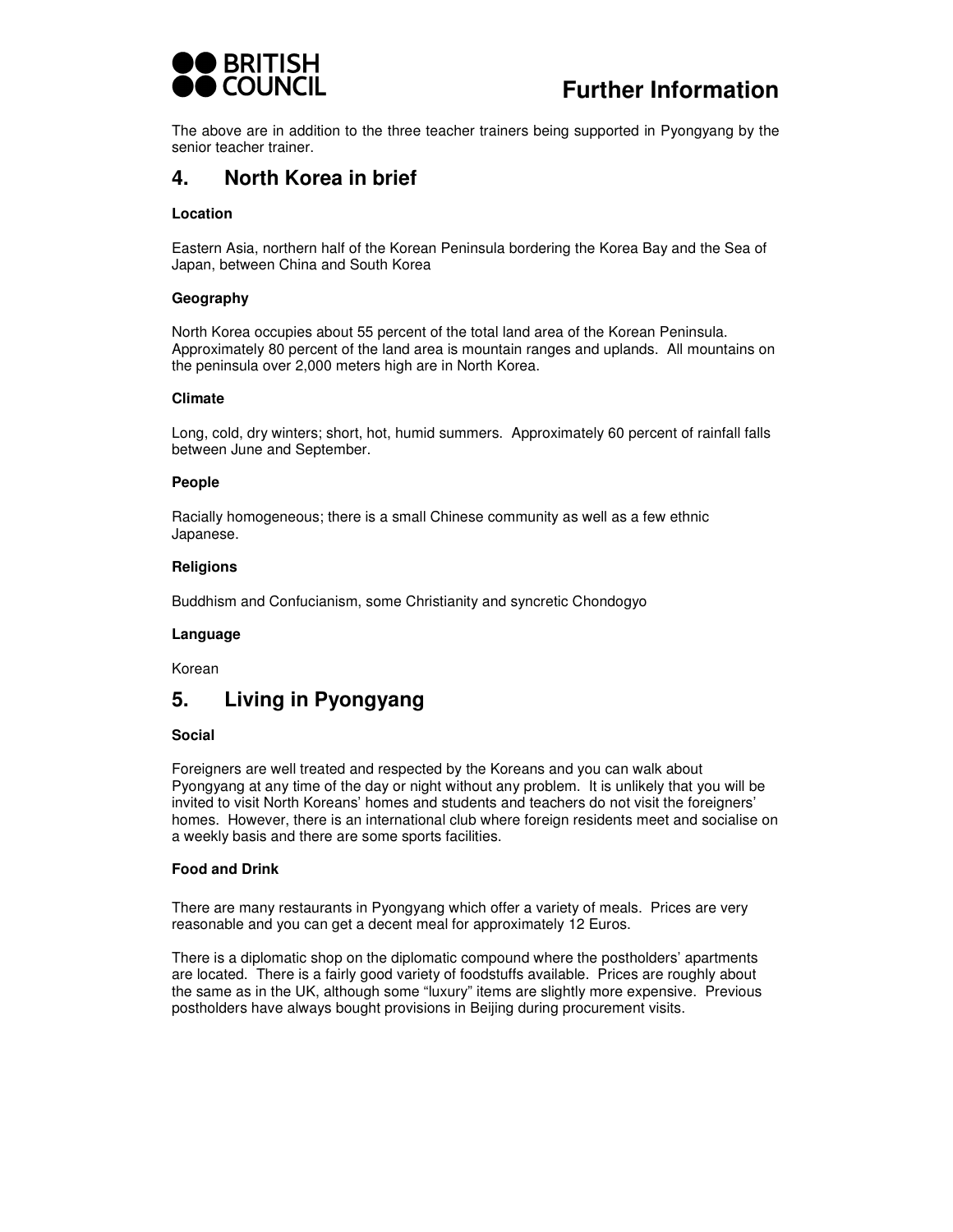

#### **Currency and exchange rate**

The currency used by foreigners in North Korea is Euros and US dollars.

You will need to take Euro or Dollar cash into the country (in small denominations). Support will be given to you to open a bank account in China, which postholders have previously found very useful.

#### **Communication**

Internet access has been set up in one of the teachers' apartments and is used by all postholders. An account at China Telecom in Beijing is easy to set up for private use should you wish to have your own internet access.

#### **Getting about**

Transportation to work – a car is provided to transport the postholders to/from their place of work.

### **6. Salary and Benefits**

- A sterling salary of £25.772 per annum (paid monthly in arrears into a UK bank account).
- Superannuation Compensation Addition at 11% of salary.
- Rent-free furnished one bedroom flat (all utilities paid, apart from international telephone calls).
- Economy class airfares to and from post (via Beijing).
- Three procurement trips to Beijing at Economy class, each of 5 working days (5 nights' accommodation paid by the British Council).
- 35 working days leave per annum (Christmas day may be taken as an additional leave day above the entitlement if it falls on a working day).
- Leave allowance of £1,500 to enable the postholders to take leave in January 2009
- Baggage allowance at the beginning and end of appointment.
- Private medical insurance.

#### **Please note:**

- It is your responsibility to sort out your own tax affairs and decisions on liability are made solely by the Inland Revenue, based on individual personal circumstances.
- Depending on personal circumstances, the postholder may have a UK National Insurance Class 1 liability. Should this be the case, the British Council will be obliged to deduct Class 1 contributions (approximately 10% of the monthly salary) direct from salary payments for the first 52 weeks of appointment.
- Decisions on liability are taken by the Department for Work and Pensions (DWP), and in the absence of a non-liability ruling the British Council will make NI deductions.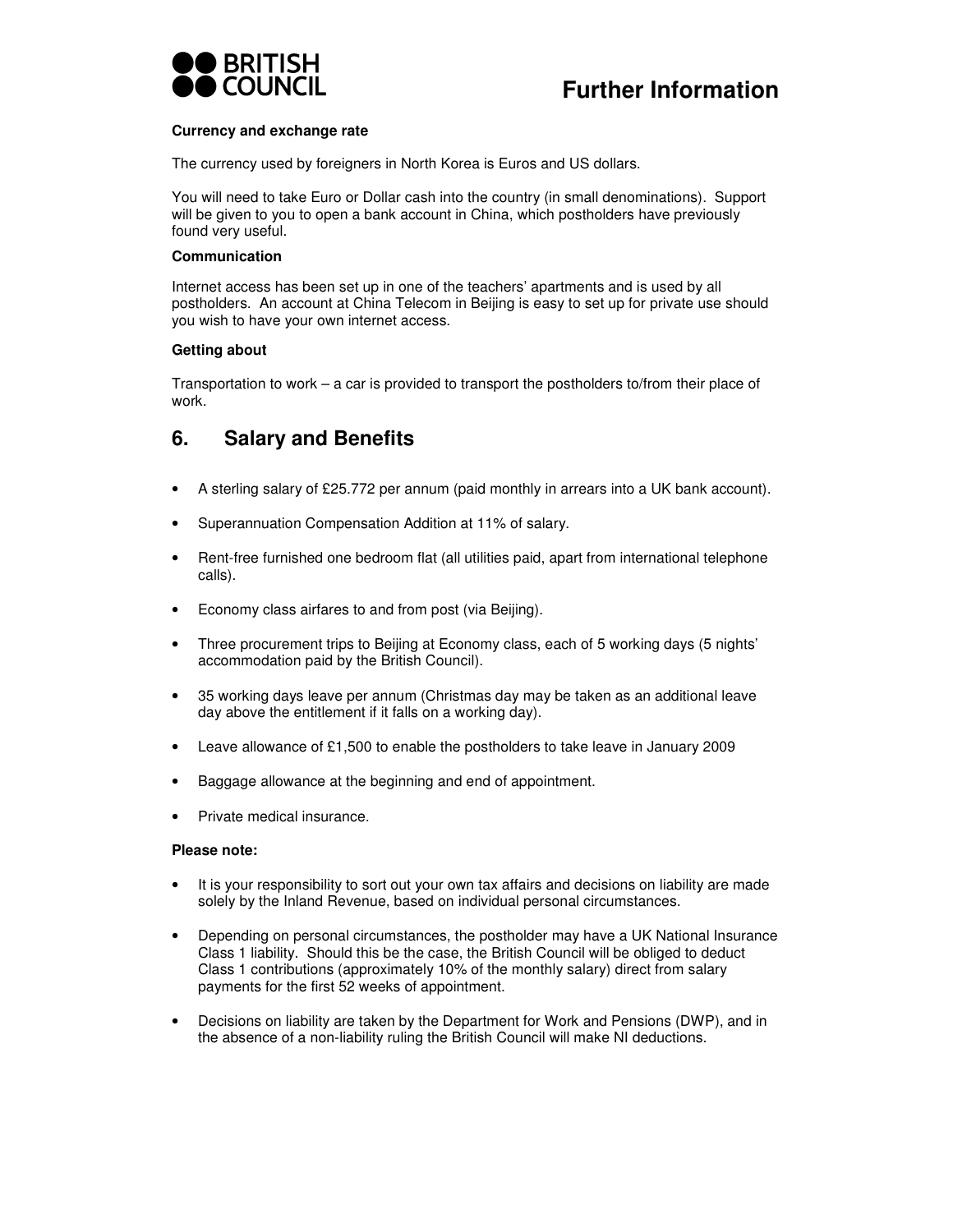

# **Further Information**

## **7. Contract**

From 1 September 2008 to 31 August 2009.

## **8. Semester and holiday dates**

1<sup>st</sup> semester: September to March 2<sup>nd</sup> semester: April to September

Main university holidays: last week of December -20 January (though this tends to be extended in the case of very cold weather; 1-20 August (shorter if the winter holiday has been longer

Likely North Korean public holidays: approximately 9 days, this usually involves a day or so before to practise for the festivities and a day later as the holiday extends.

All leave will be taken to fit in with local dates.

Procurement trips: middle of each semester (departing Saturday am and returning Saturday am).

## **9. Health**

You will have a medical examination before leaving for post and private medical insurance will be provided, including emergency medical evacuation. You will also able to use the services of the UN doctor and of the Pyongyang Friendship Hospital.

#### **Vaccinations**

The following vaccinations are recommended, though you should check with a doctor for upto-the-minute information:

Hepatitis A and B, Japanese encephalitis, measles, smallpox, BCG, tetanus, DPT, polio and typhoid.

## **10. Briefing and induction**

Before taking up post, British Council staff in Manchester and Beijing can be contacted to talk through any questions you may have. An induction will take place on the postholders' arrival in Beijing.

## **11. Application and selection**

Candidates must complete and return the application form to Jenna McConnel, TMP, Chancery House, 53-64 Chancery Lane, London SW2A 1QS or by fax to +44 (0)207 406 5944 by **12 noon on Thursday 10 July 2008. Where possible, applications should, initially, be returned by e-mail to britishcouncil@tmpw.co.uk**.

Shortlisted candidates will be invited to appear before a Selection Board in Manchester. Normally candidates at present living overseas can be considered only if they can be in Britain when the Selection Board is held. However, in some circumstances, it may be possible to interview candidates over the telephone if they have held an appointment with the British Council within the last 12 months.

Candidates invited to interview will be expected to travel by the most economical means available. Expenses within the UK will be refunded as follows:

• Candidates must pay the first £4.00 of their travelling expenses within the UK, but if the